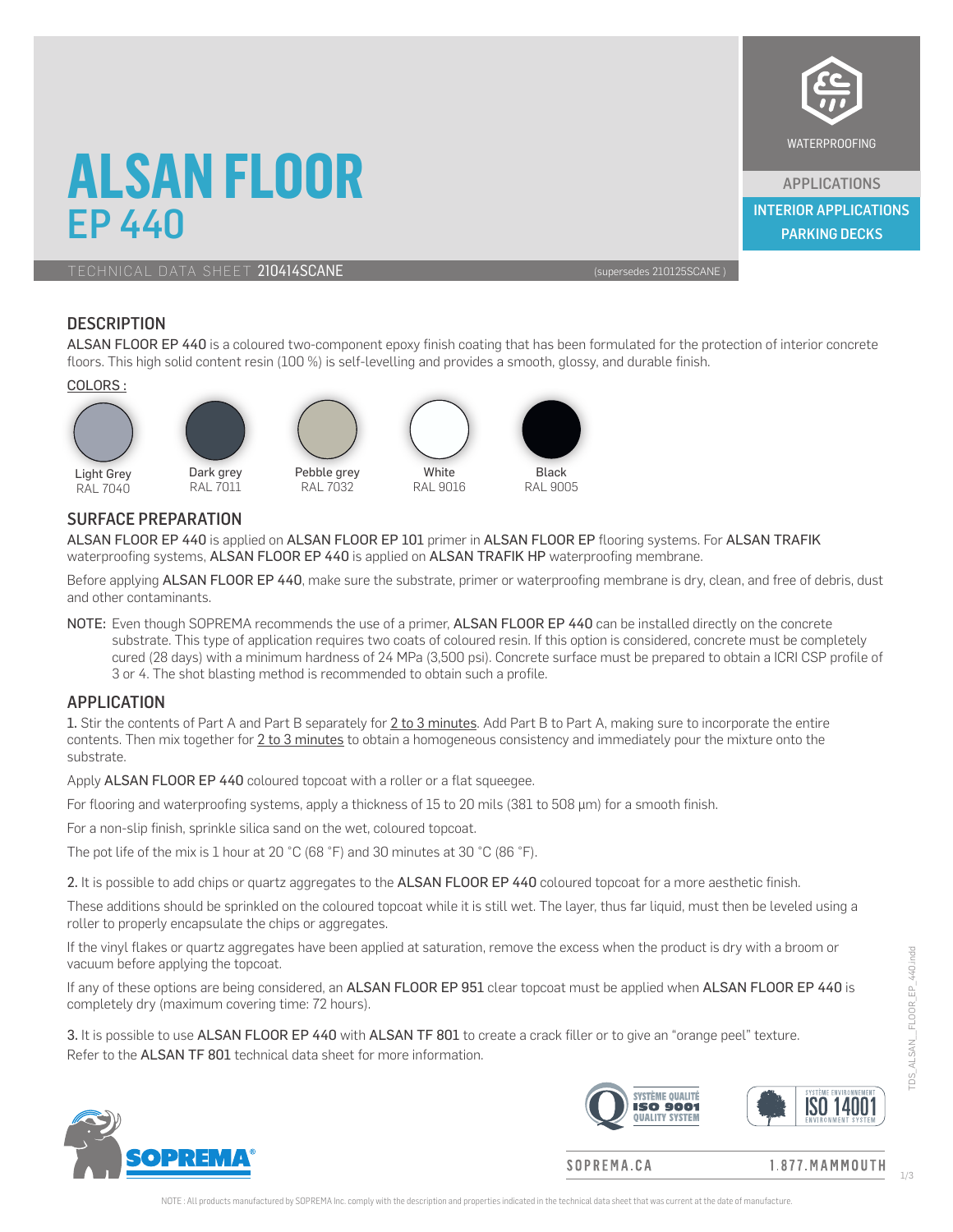

APPLICATIONS PARKING DECKS INTERIOR APPLICATIONS

## **ALSAN FLOOR** EP 440

### TECHNICAL DATA SHEET 210414SCANE (supersedes 210125SCANE)

- NOTE: Ambient temperature and that of the substrate must be at a minimum of 10 °C (50 °F) during the application and curing of the product.
	- High temperature will significantly shorten pot life and drying time.
	- Low temperature will significantly extend pot life and drying time.
	- Adjust application techniques according to surrounding conditions.
- WARNING: In order to reduce the risk of burns caused by the high temperature generated by the exothermic reaction (when mixing Parts A and B), IT IS STRONGLY RECOMMENDED TO POUR THE MIX IMMEDIATELY ONTO THE SUBSTRATE AFTER MIXING THE TWO PARTS.

#### FOR COMPLETE INFORMATION ON PRODUCT INSTALLATION, PLEASE CONSULT YOUR SOPREMA REPRESENTATIVE.

#### PACKAGING

| <b>Specifications</b>          |                      | <b>ALSAN FLOOR EP 440</b> |                 |                                                                                          |                 |                 |  |  |  |
|--------------------------------|----------------------|---------------------------|-----------------|------------------------------------------------------------------------------------------|-----------------|-----------------|--|--|--|
| Physical state                 |                      | Liquid and self-leveling  |                 |                                                                                          |                 |                 |  |  |  |
| Color                          | (Part A)             | Light grey                | Dark grey       | Pebble grey                                                                              | White           | <b>Black</b>    |  |  |  |
|                                | (Part B)             | Clear to amber            |                 |                                                                                          |                 |                 |  |  |  |
| RAL color code                 |                      | <b>RAL 7040</b>           | <b>RAL 7011</b> | <b>RAL 7032</b>                                                                          | <b>RAL 9016</b> | <b>RAL 9005</b> |  |  |  |
| Product code                   |                      | 32309                     | 32311           | 32312                                                                                    | 32313           | 32314           |  |  |  |
| Solids by weight               |                      |                           |                 | 100 %                                                                                    |                 |                 |  |  |  |
| Volume ratio                   |                      |                           |                 | 2:1                                                                                      |                 |                 |  |  |  |
| Volume                         | (Part A)<br>(Part B) |                           |                 | 12.4L<br>6.2L                                                                            |                 |                 |  |  |  |
|                                | Total $(A+B)$        | 18.6 L                    |                 |                                                                                          |                 |                 |  |  |  |
| Coverage<br>(for $18.6 L$ kit) | 15 mils<br>20 mils   |                           |                 | 520 ft <sup>2</sup> (48.2 m <sup>2</sup> )<br>390 ft <sup>2</sup> (36.1 m <sup>2</sup> ) |                 |                 |  |  |  |

Note: All coverage rates are approximate and may vary due to the application technique and surface roughness.







#### SOPREMA.CA

1.877.MAMMOUTH